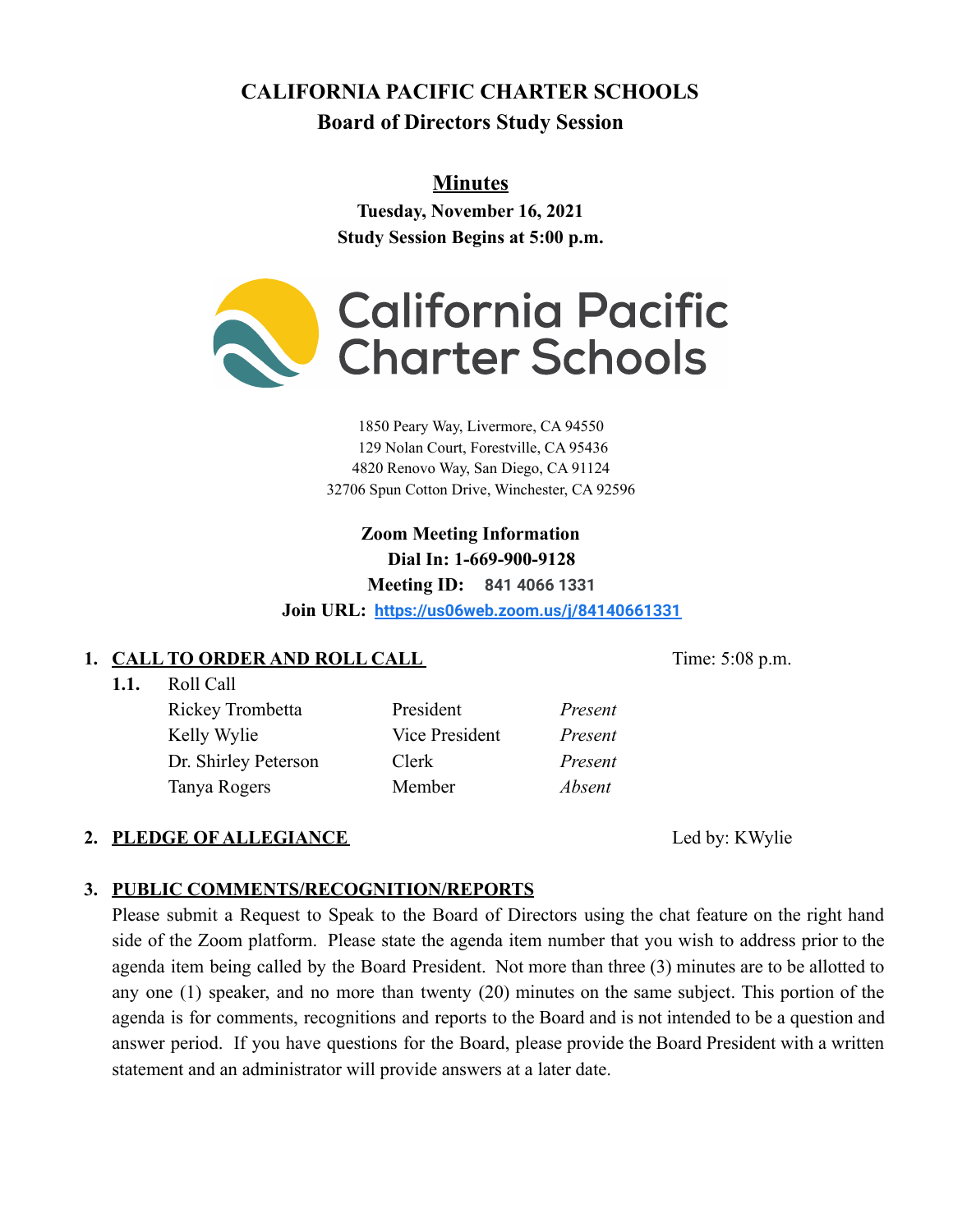### **4. ORAL PRESENTATIONS**

#### **4.1. Information/Presentation**

• Selection Process for New Board Members

#### *Suggestions:*

*Look at prior candidates that were not selected during the last two rounds to recommend and reconsider at this time.*

*As we seek to replace Board Members, consideration of what skills that we are losing and what skills we would like to have to prioritize our selection.*

### *Ideal Candidate will have:*

- *● A high regard for ethics, integrity and passion for education and celebration of diversity.*
- *● Will have intellectual curiosity, open mindedness, and enthusiasm for non-traditional school settings; celebrates the unique and innovative opportunities that alternative education provides.*
- *● A general working knowledge of school systems and operations.*
- *● Collaborative approach to working with others to find solutions to support student achievement.*
- *● A willingness to engage in and commit to the initiatives of the Board of Directors.*
- *● A good steward of public funds*

*Someone who sees their role as developing the capacity of other Board Members, and looking to Executive Directors for analysis of issues, i.e. legislation, how does this fit in CPCS philosophy and everyone feel valued and capable as a CPCS Community.*

*It was decided by the Board that a statement of an ideal candidate be developed, not a job description. (Finance, nonprofit, and other like experience required).*

*Request to bring candidates that were not selected prior forward to the December meeting.*

### **5. NEXT STUDY SESSION**

The next Study Session will be held on March 8, 2022.

#### **6. ADJOURNMENT**

The Board of Directors Study Session adjourned at 6:18 p.m.

| Moved by KWylie  | Seconded by SPeterson |  |                |        |
|------------------|-----------------------|--|----------------|--------|
| Roll Call Vote:  | Ayes                  |  | Nays Abstained | Absent |
| Rickey Trombetta | X                     |  |                |        |
| Kelly Wylie      | X                     |  |                |        |